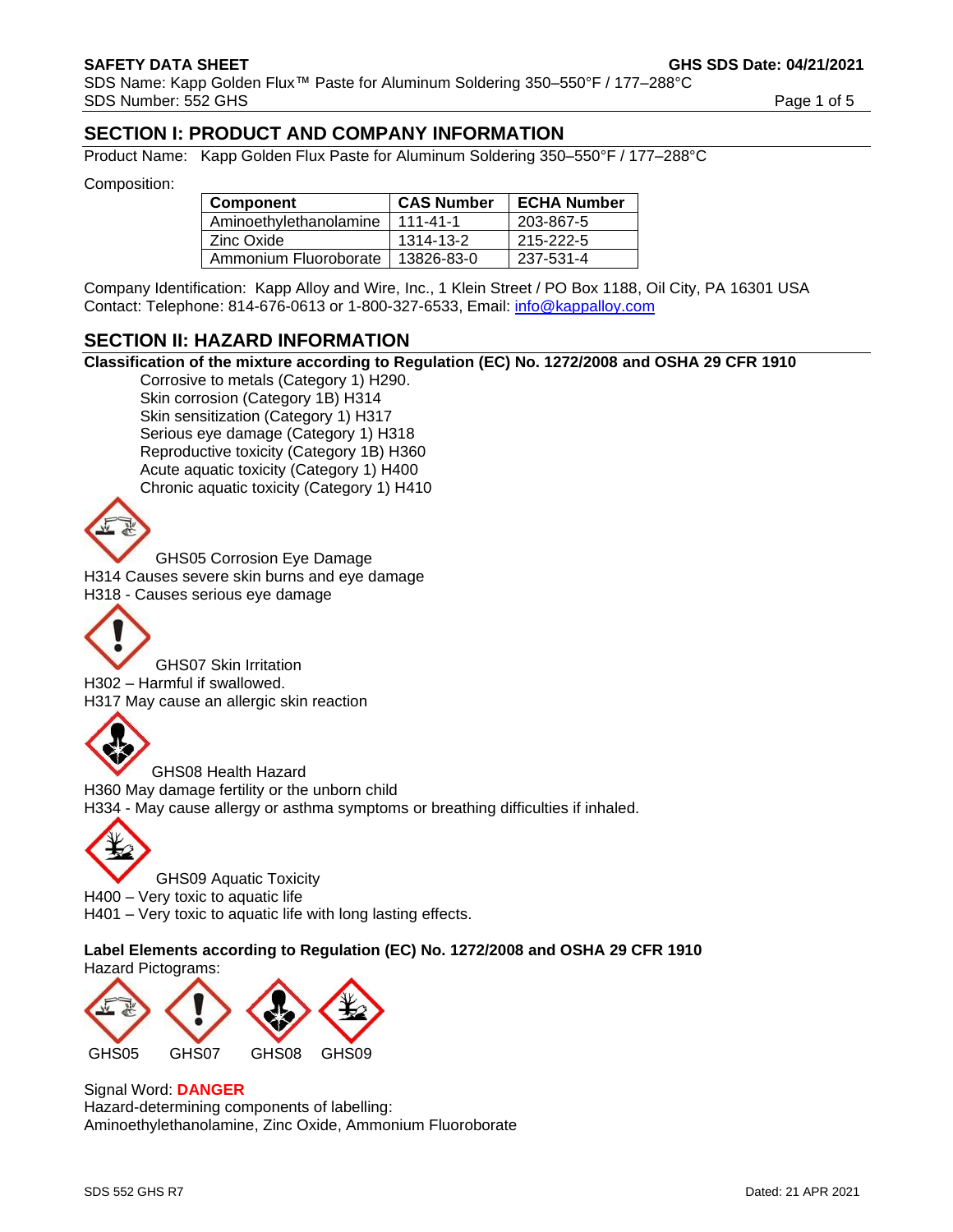SDS Name: Kapp Golden Flux™ Paste for Aluminum Soldering 350–550°F / 177–288°C SDS Number: 552 GHS Page 2 of 5

Hazard Statements: H290 May be corrosive to metals H302 – Harmful if swallowed. H314 Causes severe skin burns and eye damage H317 May cause an allergic skin reaction \*\*H318 Causes serious eye damage H334 May cause allergy or asthma symptoms or breathing difficulties if inhaled. H360 May damage fertility or the unborn child \*\*H400 Very toxic to aquatic life H410 Very toxic to aquatic life with long lasting effects \*\*May be omitted from label due to presence of stricter statement.H302 Harmful if swallowed. Precautionary Statements: P234 Keep only in original container P261 Do not breathe mist, fumes, vapors, or spray P264 Wash skin thoroughly after handling P272 Contaminated work clothing should not be allowed out of the workplace P273 Avoid release to the environment P280 Wear protective gloves, eye protection, and face protection. P301+P330+P331 IF SWALLOWED: Rinse mouth. Do NOT induce vomiting P303+P361+P353 IF ON SKIN (or hair): Take off immediately all contaminated clothing. Rinse skin with water or shower. SDS. Superior No. 1265. Page 2 of 6 P304+P340+P310 IF INHALED: Remove person to fresh air and keep comfortable for breathing. Immediately call a POISON CENTER or doctor P305+P351+P338+P310 IF IN EYES: Rinse cautiously with water for several minutes. Remove contact lenses, if present and easy to do. Continue rinsing, Immediately call a doctor. P308+P313 If exposed or concerned: Get medical advice or attention P333+P313 If skin irritation or rash occurs: Get medical advice or attention P363 Wash contaminated clothing before reuse. P391 Collect spillage. P405 Store locked up P501 Dispose of contents and/or container to an approved waste disposal plant

#### **Other hazards:**

PBT: Does not meet criteria for persistent – bio cumulative – toxic. vPvB: Does not meet criteria for very persistent – very bio cumulative.

#### Target Organ Statement

• **DANGER: CAUSES SEVERE BURNS TO SKIN, EYES, AND RESPIRATORY SYSTEM. HARMFUL IF INHALED, SWALLOWED, OR ABSORBED THROUGH SKIN.** 

Effects of Chronic Exposure:

• Coughing, liver, and kidney effects; nausea, erythema. Osseous fluorosis due to fluoride.

## **SECTION III: COMPOSITION / INGREDIENTS**

\*(Hazardous components 1% or greater; Carcinogens 0.1% or greater). None of the materials in this product are listed in NTP, IARC, or OSHA as carcinogens.

| <b>COMPONENT</b>       | CAS NO.                                                                                                                                                                                                                                                                                                                            | ECHA NO.  | <b>SARA III</b> | <b>OSHA PEL</b>             | <b>ACGIH TLV</b>               |
|------------------------|------------------------------------------------------------------------------------------------------------------------------------------------------------------------------------------------------------------------------------------------------------------------------------------------------------------------------------|-----------|-----------------|-----------------------------|--------------------------------|
| Aminoethylethanolamine | 111-41-1                                                                                                                                                                                                                                                                                                                           | 203-867-5 | --------------  | N/E                         | Hazard: Corrosive              |
| Ammonium Fluoroborate* | 13826-83-0                                                                                                                                                                                                                                                                                                                         | 215-222-5 | 120%            | 2.5 mg/m $\degree$ as $F^*$ | 2.5 mg/m <sup>3</sup> as $F^*$ |
| Zinc Oxide             | 1314-13-2                                                                                                                                                                                                                                                                                                                          | 237-531-4 | < 10%           | $5.0 \text{ ma/m}$          | $5.0 \text{ ma/m}$             |
|                        | $\mathbb{R}$ $\mathbb{R}$ $\mathbb{R}$ $\mathbb{R}$ $\mathbb{R}$ $\mathbb{R}$ $\mathbb{R}$ $\mathbb{R}$ $\mathbb{R}$ $\mathbb{R}$ $\mathbb{R}$ $\mathbb{R}$ $\mathbb{R}$ $\mathbb{R}$ $\mathbb{R}$ $\mathbb{R}$ $\mathbb{R}$ $\mathbb{R}$ $\mathbb{R}$ $\mathbb{R}$ $\mathbb{R}$ $\mathbb{R}$ $\mathbb{R}$ $\mathbb{R}$ $\mathbb{$ |           |                 | .                           |                                |

PEL = Permissible Exposure Limit; NA = Not Applicable; NE = Not Established; NAIF = No Applicable Information Found **\*Ammonium Fluoroborate:** 

- The PEL for fluoride as F is 2.5 mg/m<sup>3</sup>. Chronic fluoride absorption can result in osseous fluorosis, increased radiographic density of the bones and mottling of the teeth. Read OSHA 29 CFR 1910.1000, July 1, 1980, standard for fluorides.
- The PEL for boron oxide is: 10 mg/m<sup>3</sup>, B<sub>2</sub>O<sub>3</sub> as a fume. This compound when used as intended will generate fumes of boron oxide. Contact your industrial hygiene department.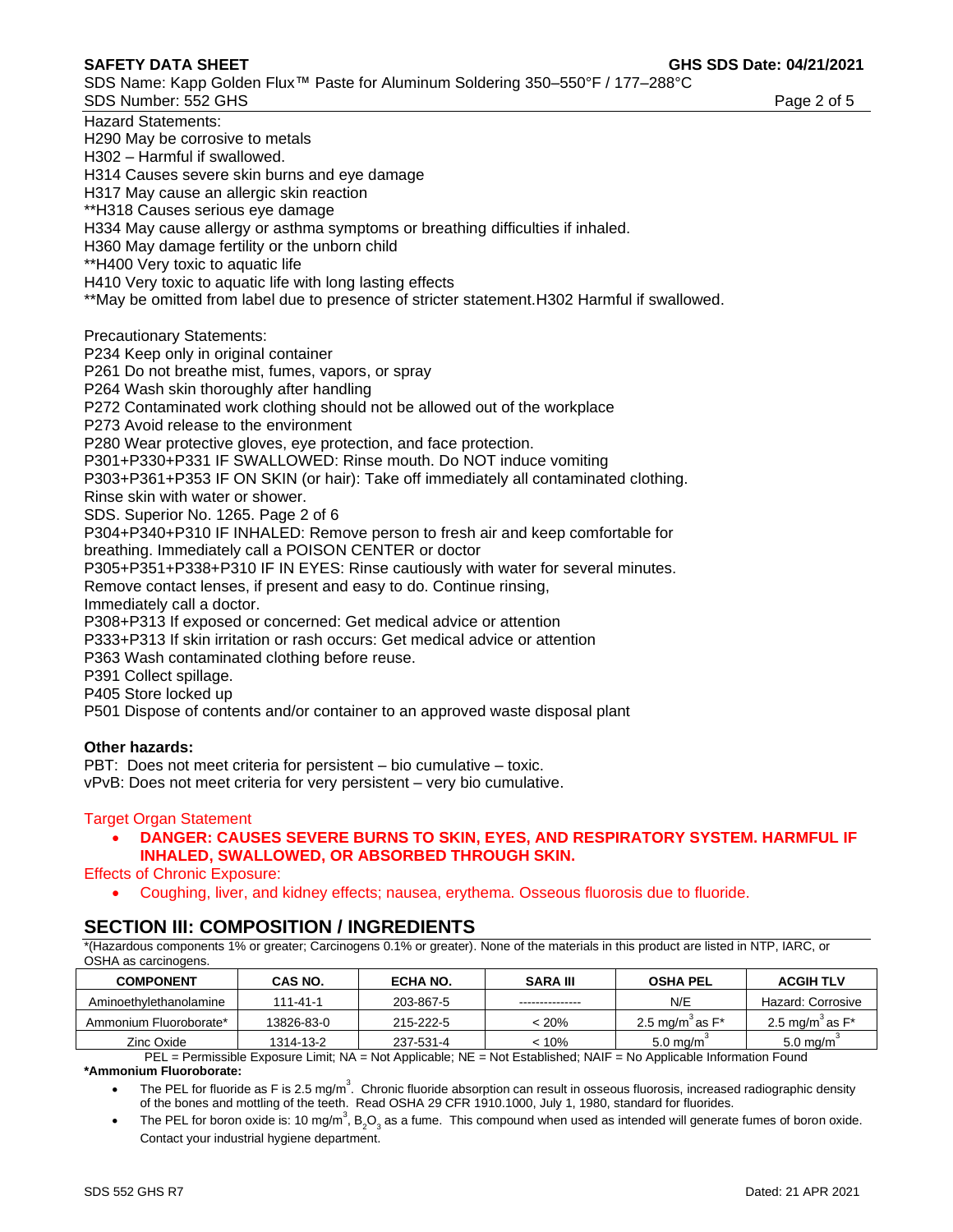## **SECTION IV: FIRST AID MEASURES**

**General advice:** Consult a physician. Show this safety data sheet to the doctor in attendance. Move out of dangerous area.

**Inhalation:** If breathed in, move to fresh air. If not breathing, give artificial respiration. Consult a physician. **Eyes:** Rinse thoroughly with plenty of water for at least 15 minutes and consult a physician. Continue rinsing eyes during transport to hospital.

**Skin:** Take off contaminated clothing and shoes immediately. Wash off with soap and plenty of water. Consult a physician.

**Ingestion:** Do NOT induce vomiting. Never give anything by mouth to an unconscious person. Rinse mouth with water. Consult a physician.

**Most Important Symptoms and effects, both acute and delayed:** The most important known symptoms and effects are described in section 2 (labeling) Medical Conditions Generally Aggravated by Exposure: Any weakness of the lungs, kidneys or liver will be aggravated.

## **SECTION V: FIRE FIGHTING MEASURES**

| Flash point $(^{\circ}F)$ :               | $>135^{\circ}C/275^{\circ}F$ ,                                                                                                                                                                  |
|-------------------------------------------|-------------------------------------------------------------------------------------------------------------------------------------------------------------------------------------------------|
| <b>Flammability Limits:</b>               | (in air, % by volume) LEL: 1.5, UEL: 10.0                                                                                                                                                       |
| <b>Extinguisher Media:</b>                | Water, fog, foam, or dry chemical                                                                                                                                                               |
| <b>Special Fire Fighting Procedures</b>   | Full protective equipment required. May release toxic ammonia, boron<br>oxide, or fluoride fumes. Oxides of nitrogen. Wear self-contained<br>breathing apparatus for firefighting if necessary. |
| <b>Unusual Fire and Explosion Hazards</b> | Avoid splashing this material and solutions of it onto personnel.<br>Hydrofluoric acid solution may be formed within water runoff.<br>Decomposition may produce NO <sub>2</sub> fumes.          |

## **SECTION VI: ACCIDENTAL RELEASE MEASURES**

**Personal Precautions and Equipment and emergency procedures:** Use personal protective equipment. Avoid breathing vapors, mist or gas. Ensure adequate ventilation. Evacuate personnel to safe areas. See section 8 for personal protection.

**Environmental Precautions:** Prevent further leakage or spillage if safe to do so.

**In Case Material is spilled:** First, neutralize with soda ash or sodium bicarbonate. Dilute with water and place in container for disposal according to local regulations.

# **SECTION VII: HANDLING AND STORAGE**

Precautions to be taken in handling and storage:

- Store flux in original container at 35-80 $^{\circ}$ F (2-27 $^{\circ}$ C), keep container tightly closed & away from foodstuffs.
- Wash hands thoroughly after handling to remove any residue.
- No eating, drinking, or smoking while using this product.

Other Precaution / Special Handling:

- Do not breathe vapor, fumes, or mist. Professionally wash contaminated clothing before re-use.
- Existing lung disorders will have increased toxic susceptibility.

## **SECTION VIII: EXPOSURE CONTROLS / PERSONAL PROTECTION**



**OSHA Permissible Exposure Limit (PEL):** 2.5 mg/m<sup>3</sup> **ACGIH Threshold Limit Value (TLV):** 2.5 mg/m<sup>3</sup>

**Engineering Controls:** Use local exhaust ventilation to maintain air concentrations of vapors and fumes below occupational exposure standards.

### **Special Engineering Control Needs:** Non-sparking

**Respiratory Protection:** Where risk assessment shows air-purifying respirators are appropriate, use a respirator with multi-purpose combination (USA) or ABEK (EN 14387) respirator cartridges as a backup to engineering controls. If the respirator is the sole means of protection, use a full-face respirator. Use respirators and components tested an approved under appropriate government standards such as NIOSH (USA) or CEN (EU).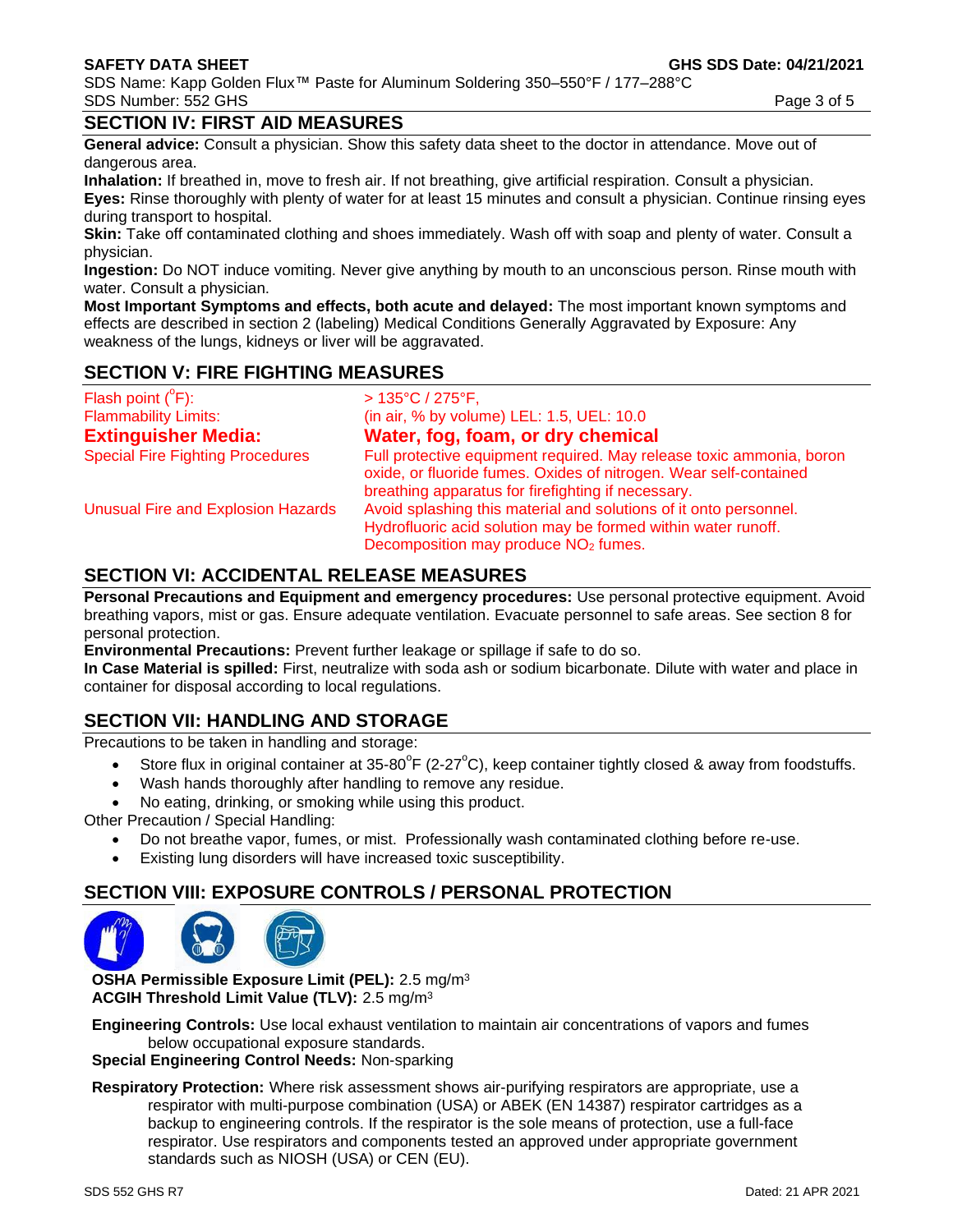- **Protective Gloves:** Handle with gloves. (Nitrile Rubber recommended) Gloves must be inspected prior to use. Use proper glove removal techniques (without touching glove's outer surface) to avoid skin contact with this product. Dispose of contaminated gloves after use in accordance with applicable laws and good lab practices. Wash and dry hands after handling.
- **Eye Protection:** Use appropriately fitting safety goggles. Use equipment for eye protection tested and approved under appropriate government standards such as NIOSH (USA) or EN 166 (EU)
- **Body Protection:** Chemical resistant rubber apron. The type of protective equipment must be selected according to the concentration and amount of the dangerous substance at the specific workplace. If used in solution, or mixed with other substances, and under conditions which differ from EN 374, contact the supplier of the CE approved gloves. This recommendation is advisory only and must be evaluated by an industrial hygienist and safety officer familiar with the specific situation of anticipated use by our customers. It should not be construed as offering an approval for any specific use scenario.

# **SECTION IX: PHYSICAL AND CHEMICAL PROPERTIES**

| N/A                                                                         |
|-----------------------------------------------------------------------------|
| Freely Soluble 100                                                          |
| Evaporation Rate (Butyl Acetate = $1$ ):<br>N/A                             |
| Active between 350–550°F / 177–288°C                                        |
| N/A                                                                         |
| $10 - 11$                                                                   |
| Gold to yellow paste with Ammonia odor                                      |
| General purpose low temperature aluminum soldering flux, corrosive residue. |
|                                                                             |

## **SECTION X: STABILITY AND REACTIVITY**

Stability: Stable under recommended storage conditions.

Conditions to avoid: Excessive heat; decomposes forming corrosive, skin penetrating, toxic gases Incompatibility (materials to avoid): Cyanides, sulfides, strong oxidants.

Hazardous Combustion / Decomposition: Toxic hydrofluoric acid, ammonia, NO<sub>2</sub>, and boron tri-fluoride gases.

# **SECTION XI: TOXICOLOGY INFORMATION**

Swallowing: Can cause damage to digestive system. Corrosive to mucous membranes. May cause salivation, nausea, vomiting, diarrhea, and abdominal pain. Fluoride ion can reduce serum calcium levels, possibly causing fatal hypocalcaemia. Systemic toxicity and shock.

Skin Absorption / Contact: None currently known. Fumes may penetrate / absorb into skin.

Inhalation: Highly irritating to respiratory system. Coughing & sneezing. Existing lung disorders will be aggravated. Inhalation may yield: chills, labored breathing, fevers, and unproductive cough. The fluoride ion may cause hypocalcaemia – calcium deficiency in the blood. Inflammation and necrosis of mucous membranes.

Eye Contact: Strong irritation to eyes, tearing, burn of eye surface, corrosive to eyes. May cause blindness.

| $0 =$ Insignificant | $=$ Slight    | $2$ = Moderate      | $3 = H$ iah       | $4 =$ Extreme  |
|---------------------|---------------|---------------------|-------------------|----------------|
|                     | <b>Health</b> | <b>Flammability</b> | <b>Reactivity</b> | <b>Special</b> |
| <b>NFPA Rating</b>  |               |                     |                   |                |
| <b>HMIS Rating</b>  |               |                     |                   |                |

**IARC:** No component of this product is present at levels greater than or equal to 0.1% is identified as probable, possible or confirmed human carcinogen by IARC.

**NTP:** No component of this product is present at levels greater than or equal to 0.1% is identified as a known or anticipated carcinogen by NTP.

**OSHA:** No component of this product is present at levels greater than or equal to 0.1% is identified as a carcinogen or potential carcinogen by OSHA

# **SECTION XII: ECOLOGY INFORMATION**

### **STATE RIGHT-TO-KNOW PROGRAMS:**

**Pennsylvania:** The following chemicals are listed in PA code Title 34, Hazardous Substance List: Aminoethylethanolamine, Ammonium Fluoroborate, Zinc Oxide